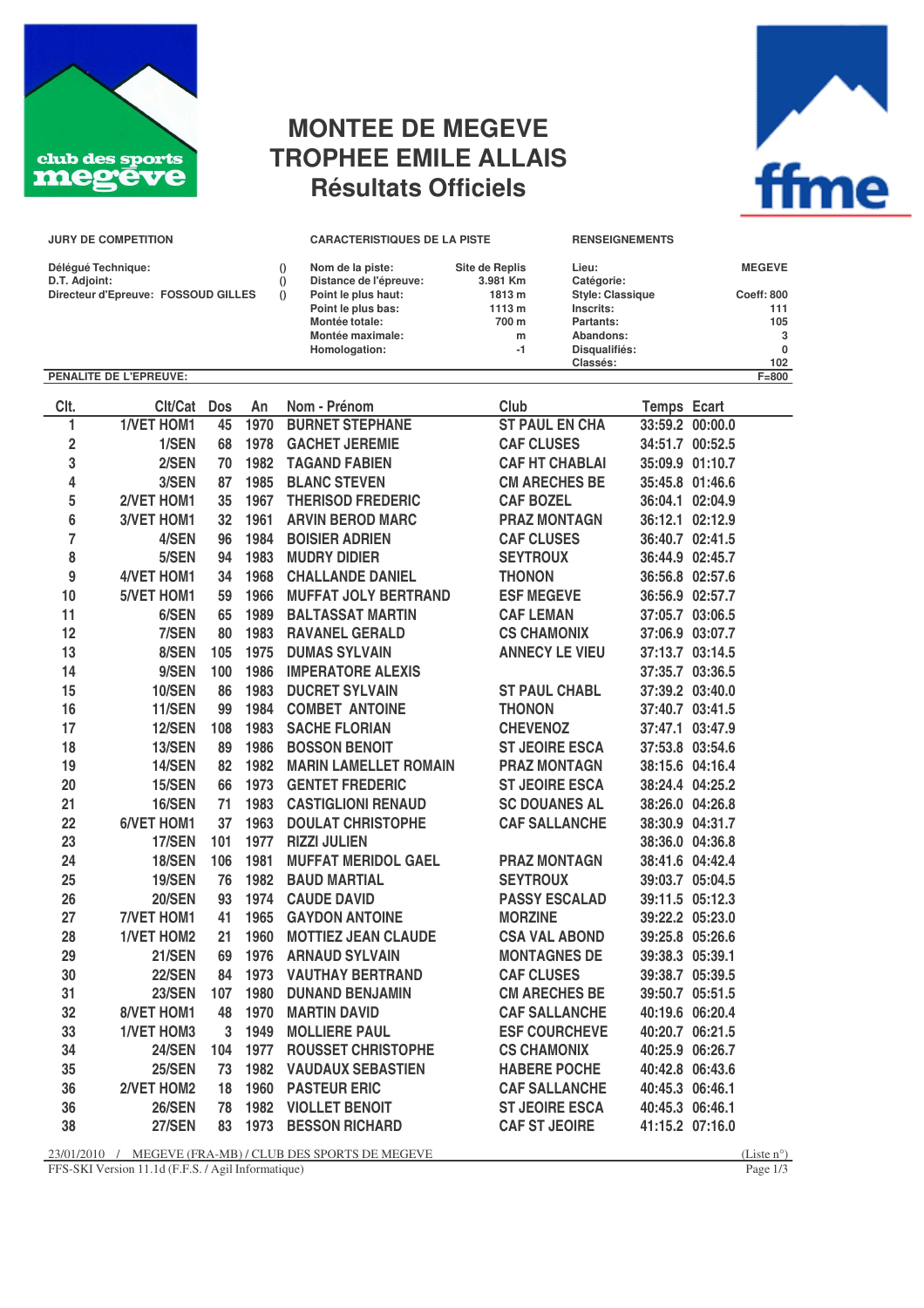| Clt. | Cit/Cat Dos        |                  | An      | Nom - Prénom                              | Club                   | <b>Temps Ecart</b> |                 |
|------|--------------------|------------------|---------|-------------------------------------------|------------------------|--------------------|-----------------|
| 39   | <b>3/VET HOM2</b>  |                  |         | 19 1959 PERRET JEAN CLAUDE                | <b>CAF SALLANCHE</b>   |                    | 41:27.3 07:28.1 |
| 40   | 9/VET HOM1         | 62               |         | 1966 SERAMOUR REMY                        | <b>CAF SALLANCHE</b>   |                    | 41:48.4 07:49.2 |
| 41   | 10/VET HOM1        | 39               | 1969    | <b>BIHLER BORIS</b>                       | <b>LA CHAMONIARD</b>   |                    | 42:05.4 08:06.2 |
| 42   | <b>4/VET HOM2</b>  | $7\phantom{0}$   |         | <b>1952 PREMAT YVES</b>                   | <b>MORZINE</b>         | 42:08.8 08:09.6    |                 |
| 43   | <b>28/SEN</b>      |                  |         | 72 1977 BUFFET SYLVAIN                    | <b>CAF CLUSES</b>      | 42:19.0 08:19.8    |                 |
| 44   | 11/VET HOM1        | 52               | 1967    | <b>RICHARD FRANCK</b>                     | <b>CAF HT CHABLAI</b>  | 42:34.0 08:34.8    |                 |
| 45   | <b>29/SEN</b>      | 77               | 1978    | <b>GAUMONT YANN</b>                       | <b>MONTRIOND</b>       | 42:34.3 08:35.1    |                 |
| 46   | 12/VET HOM1        | 56               | 1970    | <b>JUNOD FRANCK</b>                       | <b>LA CHAMONIARD</b>   | 42:59.0 08:59.8    |                 |
| 47   | <b>30/SEN</b>      | 74               | 1979    | <b>BOSSON JEAN LOUIS</b>                  | <b>ST JEOIRE ESCA</b>  | 43:07.3 09:08.1    |                 |
| 48   | 1/SEN              | 24               | 1975    | <b>DUCREST BLANDINE</b>                   | <b>CMS ARECHES B</b>   |                    | 43:21.4 09:22.2 |
| 49   | 13/VET HOM1        | 44               | 1966    | <b>REY STEPHANE</b>                       | <b>ST JEAN D'AULP</b>  | 43:34.1 09:34.9    |                 |
| 50   | 14/VET HOM1        | 51               | 1963    | <b>MALLINJOUD PHILIPPE</b>                | <b>ST JEOIRE ESCA</b>  | 43:36.1 09:36.9    |                 |
| 51   | <b>31/SEN</b>      | 98               |         | 1972 TEYPAZ DANIEL                        | <b>ST JEOIRE ESCA</b>  | 43:37.3 09:38.1    |                 |
| 52   | <b>32/SEN</b>      | 95               |         | <b>1972 PERRIER LAURENT</b>               | <b>ST JEOIRE ESCA</b>  |                    | 44:14.9 10:15.7 |
| 53   | <b>5/VET HOM2</b>  | 20               | 1960    | <b>CASTIGLIONI BENOIT</b>                 | <b>DOUANES FRAN</b>    |                    | 44:25.1 10:25.9 |
| 54   | 15/VET HOM1        | 53               | 1968    | <b>POUSSIN DENIS</b>                      | <b>CS CHAMONIX</b>     |                    | 44:38.1 10:38.9 |
| 55   | 16/VET HOM1        | 57               | 1969    | <b>DELAMOTTE PATRICK</b>                  | <b>CAF CLUSES</b>      | 44:45.7 10:46.5    |                 |
| 56   | <b>6/VET HOM2</b>  | 13               | 1959    | <b>SCHWITZGUEBEL RENE</b>                 | <b>CHERNEX SUISS</b>   | 44:47.3 10:48.1    |                 |
| 57   | 17/VET HOM1        | 61               | 1966    | <b>BASTARD JACQUES</b>                    | <b>ST JEOIRE ESCA</b>  | 45:00.8 11:01.6    |                 |
| 58   | 18/VET HOM1        | 58               | 1961    | <b>VIGUET CARRIN MARC</b>                 |                        |                    | 45:06.4 11:07.2 |
| 59   | <b>33/SEN</b>      | 67               | 1980    | <b>WOZNICA JULIEN</b>                     | <b>CS CHAMONIX</b>     |                    | 45:09.2 11:10.0 |
| 60   | 7/VET HOM2         | 8                | 1952    | <b>MORAND GERARD</b>                      | <b>PRAZ MONTAGN</b>    |                    | 45:11.1 11:11.9 |
| 61   | <b>34/SEN</b>      | 92               | 1973    | <b>MICHAUD OLIVIER</b>                    | <b>CAF HT CHABLAI</b>  |                    | 45:18.0 11:18.8 |
| 62   | <b>1/VET DAM</b>   | 29               | 1965    | <b>GRENIER ISABELLE</b>                   | <b>CS MEGEVE</b>       |                    | 45:31.0 11:31.8 |
| 63   | 19/VET HOM1        | 33               | 1961    | <b>MARTIN ERIC</b>                        | <b>CAF HAUT GIFFR</b>  |                    | 45:33.7 11:34.5 |
| 64   | 2/VET DAM          | 31               | 1965    | <b>FILLON VERONIQUE</b>                   | <b>CAF HT CHABLAI</b>  | 45:47.0 11:47.8    |                 |
| 65   | <b>35/SEN</b>      | 75               |         | <b>1985 POUPPEVILLE ALEXIS</b>            | <b>MAXILLY S/ LEMA</b> | 45:56.8 11:57.6    |                 |
| 66   | <b>36/SEN</b>      | 103              |         | <b>1978 PERINET BERTRAND</b>              | <b>ST NICOLAS LA C</b> |                    | 46:01.2 12:02.0 |
| 67   | 20/VET HOM1        | 54               | 1961    | <b>BARRACHIN JEAN YVES</b>                | <b>THONES</b>          |                    | 46:08.0 12:08.8 |
| 68   | 8/VET HOM2         | 17 <sup>17</sup> | 1960    | <b>GANDER ALAIN</b>                       | <b>SC SCOUTS CLU</b>   |                    | 47:05.5 13:06.3 |
| 69   | 9/VET HOM2         | 15               | 1958    | <b>GIRAUD BERNARD</b>                     | <b>ST JEOIRE ESCA</b>  |                    | 47:33.4 13:34.2 |
| 70   | 10/VET HOM2        | 16               |         | 1958 GUESDON JEAN MARC                    |                        |                    | 47:40.1 13:40.9 |
| 71   | 2/SEN              | 26               |         | <b>1983 CHAMIOT PONCET ANNE LISE</b>      | <b>CAF BOZEL</b>       |                    | 48:08.8 14:09.6 |
| 72   | 21/VET HOM1        | 55               | 1968    | <b>GUFFON ALAIN</b>                       | <b>NANCY S/ CLUSE</b>  |                    | 48:09.2 14:10.0 |
| 73   | 22/VET HOM1        | 43               | 1967    | <b>DUCRETTET BERNARD</b>                  | <b>THOLLON LES M</b>   | 48:31.7 14:32.5    |                 |
| 74   | 23/VET HOM1        |                  | 60 1966 | <b>GERINIERE FRANCOIS</b>                 | <b>SC SCOUTS CLU</b>   | 48:37.9 14:38.7    |                 |
| 75   | 24/VET HOM1        | 42               | 1969    | <b>BOCHET OLIVIER</b>                     | <b>ND DE BELLECO</b>   | 48:42.6 14:43.4    |                 |
| 76   | 11/VET HOM2        | 9                | 1953    | <b>TRINCAT FRANCIS</b>                    | <b>CAF CLUSES</b>      |                    | 48:51.4 14:52.2 |
| 77   | 25/VET HOM1        | 49               | 1962    | <b>KIFFER NICOLAS</b>                     | <b>SALLANCHES</b>      |                    | 48:57.0 14:57.8 |
| 78   | 26/VET HOM1        | 38               | 1961    | <b>TERRAY ANTOINE</b>                     | <b>CHAMONIX</b>        | 49:11.6 15:12.4    |                 |
| 79   | <b>37/SEN</b>      | 79               | 1972    | <b>DUCLOS VINCENT</b>                     | <b>ROC EVASION</b>     |                    | 49:12.0 15:12.8 |
| 80   | 2/VET HOM3         | 5                | 1947    | <b>BRON JEAN CLAUDE</b>                   | <b>CAF HT CHABLAI</b>  |                    | 49:14.9 15:15.7 |
| 81   | <b>3/VET HOM3</b>  | 30               | 1947    | <b>CARPANO MARC</b>                       | <b>CS MEGEVE</b>       | 49:19.6 15:20.4    |                 |
| 82   | 12/VET HOM2        | 12 <sup>12</sup> | 1956    | <b>MUFFAT FRANCOIS</b>                    | <b>CAF HT CHABLAI</b>  |                    | 49:25.4 15:26.2 |
| 83   | <b>3/VET DAM</b>   | 23               | 1958    | <b>BARDY AGNES</b>                        | <b>CAF HT CHABLAI</b>  |                    | 49:34.0 15:34.8 |
| 84   | 3/SEN              | 25               | 1979    | <b>FONTAINE NATHALIE</b>                  | <b>ESF MEGEVE</b>      | 49:47.3 15:48.1    |                 |
| 85   | 4/SEN              | 28               | 1978    | <b>PEGOUD CAROLE</b>                      | <b>ANNECY LE VIEU</b>  |                    | 50:16.1 16:16.9 |
| 86   | <b>4/VET HOM3</b>  | 6                | 1949    | COTTET PUINEL JEAN FRANCOI CAF HT CHABLAI |                        |                    | 50:51.0 16:51.8 |
| 87   | 27/VET HOM1        | 47               | 1961    | <b>COSSON IGOR</b>                        | <b>LES HOUCHES</b>     |                    | 51:40.2 17:41.0 |
| 88   | 28/VET HOM1        | 63               | 1966    | <b>LANVERS SERGE</b>                      | <b>MONTRIOND</b>       |                    | 51:57.0 17:57.8 |
| 89   | <b>38/SEN</b>      | 88               | 1978    | <b>DEPARDE DAVID</b>                      | <b>CS CHAMONIX</b>     |                    | 52:20.7 18:21.5 |
| 90   | <b>39/SEN</b>      | 110              | 1988    | <b>DERONZIER ESTEBAN</b>                  |                        |                    | 52:42.1 18:42.9 |
| 91   | <b>40/SEN</b>      | 85               | 1973    | <b>ZORTEA EMMANUEL</b>                    | <b>ST JEOIRE</b>       |                    | 52:45.9 18:46.7 |
| 92   | 29/VET HOM1        | 50               | 1968    | <b>KOSSONOGOW NICOLAS</b>                 | <b>ARTHAZ</b>          |                    | 53:00.6 19:01.4 |
| 93   | <b>5/VET HOM3</b>  | $\mathbf{1}$     | 1950    | <b>BAUD FRANCIS</b>                       | <b>MORZINE</b>         |                    | 53:57.6 19:58.4 |
| 94   | <b>13/VET HOM2</b> | 14               | 1959    | <b>PETETIN JEAN LOUIS</b>                 | <b>CSA EMHM</b>        |                    | 54:28.6 20:29.4 |
| 95   | 41/SEN             | 109              | 1973    | <b>LANVERS OLIVIER</b>                    | <b>MONTRIOND</b>       |                    | 55:00.4 21:01.2 |
|      |                    |                  |         |                                           |                        |                    |                 |
| 96   | <b>14/VET HOM2</b> |                  |         | 10 1953 ROUILLER PHILIPPE                 | <b>CAF ANNEMASSE</b>   |                    | 55:03.2 21:04.0 |
| 97   | <b>6/VET HOM3</b>  |                  |         | 2 1943 BOUVIER MICHEL                     | <b>CAF CHEDDE</b>      |                    | 56:40.5 22:41.3 |
| 98   | 42/SEN             | 91               |         | 1978 DESCLOIX JOACHIM                     | <b>DOUANES FRAN</b>    |                    | 57:11.5 23:12.3 |
| 99   | 30/VET HOM1        |                  |         | 40 1967 LANVERS ERIC                      | <b>VIUZ EN SALLAZ</b>  | 1h00:21.3 26:22.1  |                 |